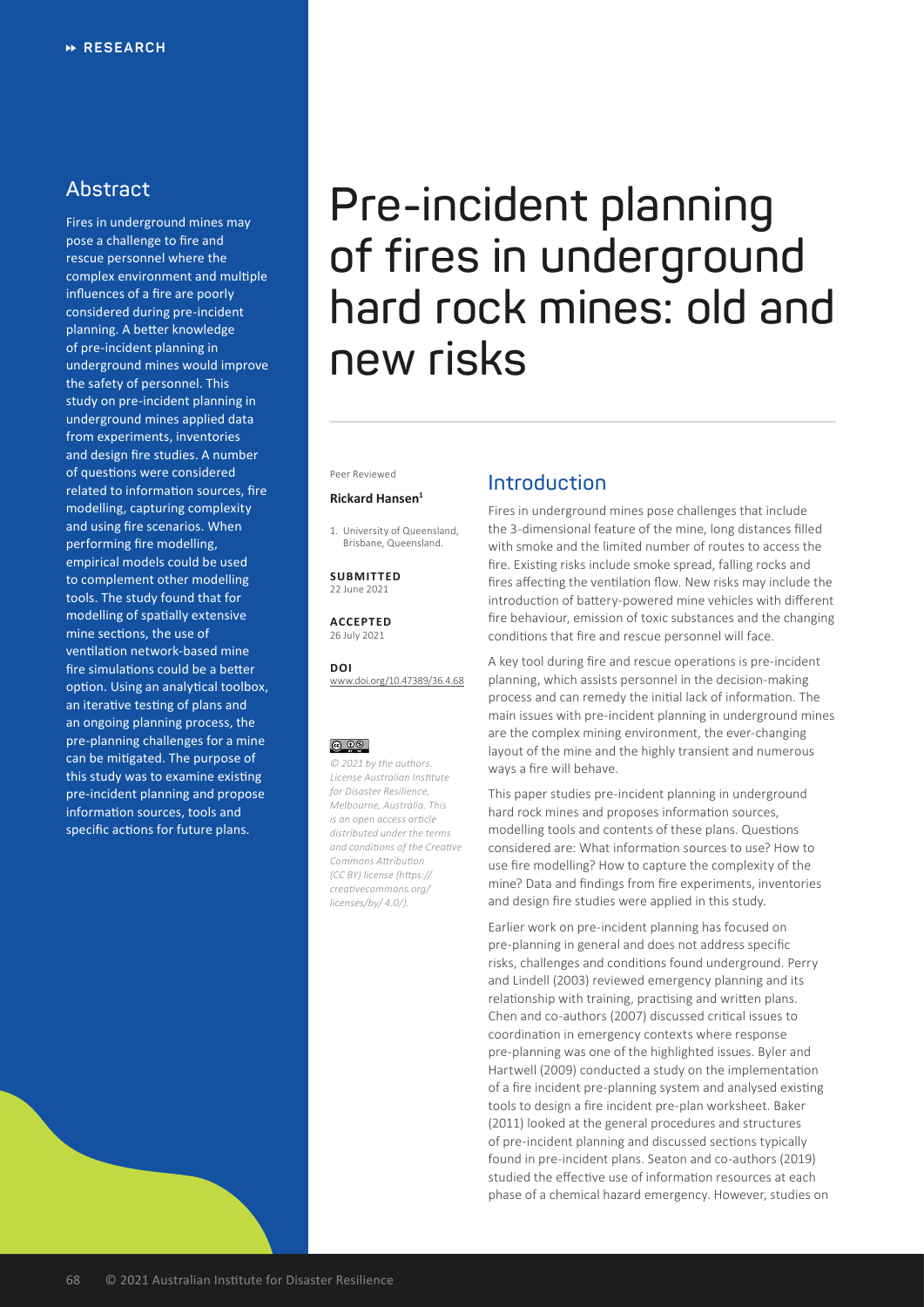pre-incident planning in underground mines are few. Kowalski-Trakofler and co-authors (2010) studied the initial response during an underground mine emergency and discussed the preplanning in general terms. To fill this gap, this study is constrained to the pre-incident planning of fires in underground hard rock mines, as the risks differ compared to other types of mines.

# **Pre-incident planning of fires**

A pre-incident plan comprises of collected and refined information on a certain object. The refined information could include fire modelling and simulations. The plan is used to aid fire and rescue personnel when determining an incident response and provides adequate and sufficient information. Further descriptions on pre-incident planning are in NFPA 1620 (NFPA 2020) and Perry and Lindell (2003).

## **The pre-incident planning process**

The pre-incident process consists of stages as shown in Figure 1. The process starts with the gathering of data and site inventories, where risks are documented and layouts collected. An evaluation of the data takes place where it is decided what data to proceed with, what data to refine further and how to



present the plan. The data refinement may include the use of a modelling tool or risk analysis. The next stage is the development and presentation of a draft plan, which will be tested and practised. The outcome of the tests may result in a revision of the plan before an operational version of the plan is ready for use. Planning is a continuous process as the layout of the object may change and new risks may arise. An occurring incident presents an opportunity to correct errors and improve the plan. Figure 1 is an example of this process and other approaches can be found in NFPA 1620 (NFPA 2020).

## **Data components**

The contents of a plan will vary depending on the type of object. NFPA 1620 (NFPA 2020) lists the components of a pre-incident plan as:

- **·** site considerations, such as the construction of building and external site conditions
- **·** occupancy considerations, such as the means of egress and on-site emergency organisation
- **·** water supply and fire protection systems, such as water hydrants and automatic sprinkler system
- **·** special considerations such as hazardous materials and abandoned structures.

# **Fire experiments, inventories and design fire studies**

Vehicle fires are the most frequently occurring fire in underground mines (De Rosa 2004, Hansen 2018). As such, 2 fire experiments were conducted in an underground mine involving a loader and a drilling rig (see Hansen & Ingason (2013)) for a full description of the experiments).

Hansen (2010a) conducted site inventories of underground mines to investige the location, frequency and configuration of combustible materials and fire protection systems.

A design fire study in underground mines was conducted by Hansen (2010b) that included derived design fire scenarios. Hansen (2019) also presented design fire scenarios using input parameters from the Australian mining industry.

# **Pre-incident planning: process, data, tools and contents**

The components discussed and proposed should be regarded as a typical collection for underground mines, but not as a comprehensive list for all mines. The proposed tools, scenarios and components are not applicable to all mines. The characteristics of the mine and specific risks will dictate the extent and content of the planning process. In addition, legislation and organisations may vary from country to country and will influence the planning process and contents.

# **The pre-incident planning process**

The nature of mines will be reflected in the planning process, Figure 1: Example flowchart of a pre-incident planning process. where functions and areas of interest will differ. A key function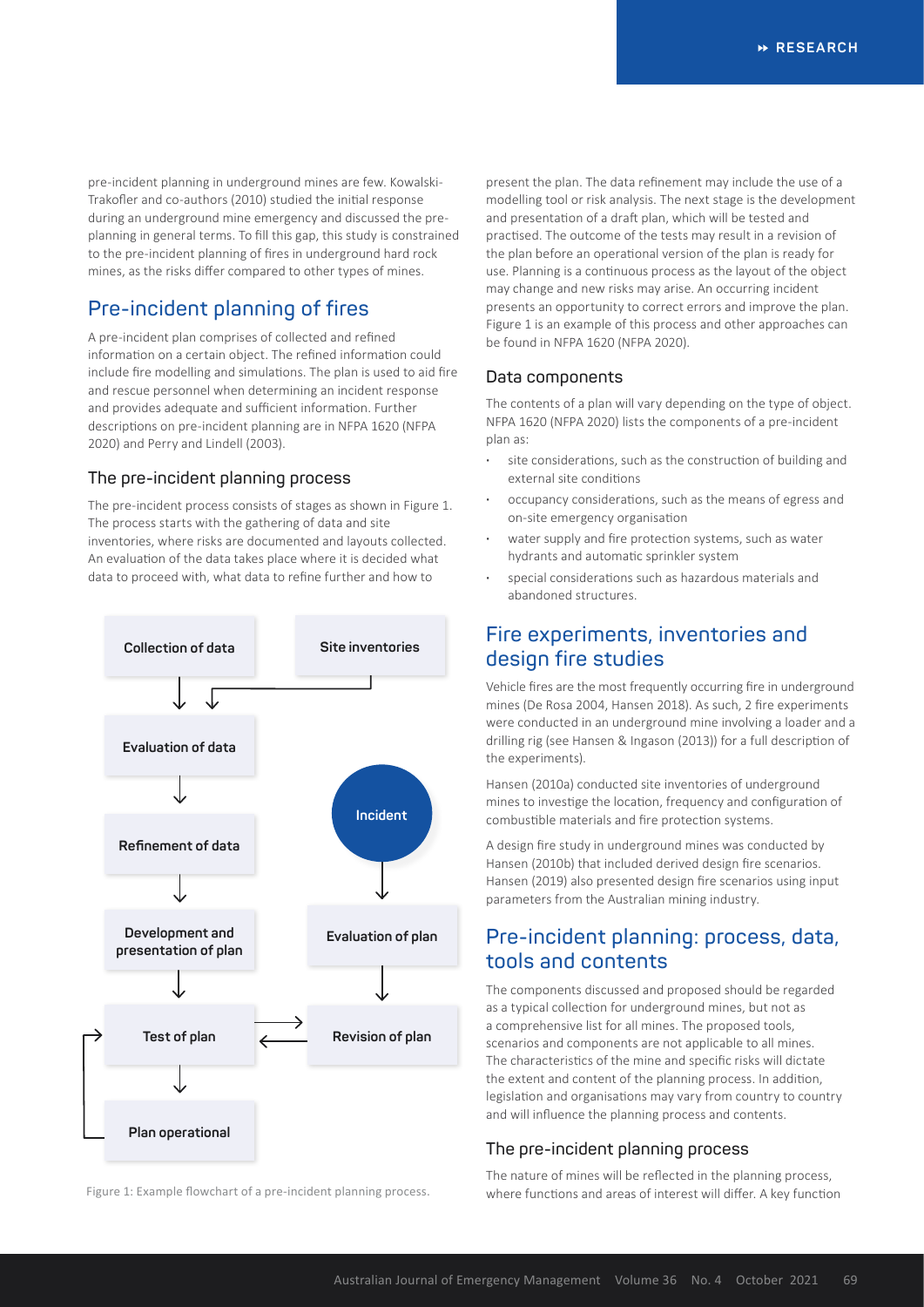is mine ventilation, which is critical during the evacuation phase as well as the fire suppression and recovery phases. Mine plans will be an asset during the planning process as will details of mine water supplies, electrical power, communication and personnel responsible for fire protection systems. Details of each system, the redundancy of each system and possible alternative systems or backups are essential. Given the high risk of vehicle fires underground (Hansen 2018, De Rosa 2004), personnel responsible for the vehicle fleets should provide details on vehicle types and distribution of vehicles across the mine. Rock mechanics personnel may be able to provide details on the effects on the surrounding rock for a specific fire scenario. Fire and rescue personnel provide expertise on the management and coordination of an incident and the capability of fire and rescue organisations.

Site personnel could be control room personnel or personnel from a specific mine section. Control room personnel could be involved in the planning process particularly given the likelihood of a command post being established in the vicinity of the control room. Control room personnel may also provide a good overall picture of processes and flows of the mine. Personnel from the mine section may provide details on the localised processes, risks or inputs to cascading effects.

Ensuring personnel and diversity of functions are included in the planning improves the robustness of the plan, the knowledge of the plan and the overall readiness of the organisation. Preincident planning is an ongoing process as new sections of mine are changed and added and older parts are closed.

# **Information sources**

A fundamental information source is a fire-risk analysis that includes valuable information about earlier fires, fire causes and points of origin. Hansen (2018) studied incident data from the mining industry in New South Wales, Queensland and Western Australia, which can assist in evaluating mine sections with different vehicles or equipment. The study found that the vehicle types most frequently involved in fires were trucks, loaders, drill rigs and dozers and the most frequent start position was the engine bay.

Results from the risk analysis are a good basis for deciding what risks to highlight in the plan and what risks and mine sections to analyse further. Including data from the mining sector helps to address uncertainties with a small number of incidents occurring in a mine or the uncertainties connected with a new risk being introduced.

The risk analysis provides a basis for developing design fire scenarios for different mine sections. The output from design fire scenarios provides a good basis for analysing fire behaviour and testing plans. While the actual risk analysis, design fire scenarios or modelling analysis may not be included in the plan, the findings from the analysis and scenarios should be included. The findings would be included when listing existing risks, describing how the mine ventilation system should be managed and what access routes should be used.

Given the complexity of underground mines and the added challenge of a fire, testing the plan is particularly important to reduce uncertainties. Complexity will increase demands on the testing process and an analytical approach is preferred. An analytical approach (design fire scenarios, modelling) identifies otherwise unforeseen developments or captures the multifaceted nature of a mine fire. The use of design fire scenarios is a good tool for testing the plan as it is a tactical exercise and checkpoint during the process. The testing implies an iterative process between the refinement of data and testing of the plan (Figure 1).

The use of modelling tools, refined data, iterative testing of plans and the ongoing planning process will mitigate the challenges of a fire underground and will increase the efficiency of the response and the safety of people.

The design fire concept includes a comparison of existing or planned fire protection measures and the risk to personnel and mining operations for a given scenario. A design fire scenario should also be tested against the response of the fire and of rescue personnel as well as management of the mine ventilation and other factors. The heart of design fire scenario work is developing a heat release rate curve from which temperature distribution and smoke spread can be calculated and used as input to a fire model. Hansen (2015) provides information on the development of heat release rate curves. In applying the design fire concept, it is possible to evaluate the effects of a fire that has not yet occurred but could possibly occur. When identifying design fire scenarios for an underground mine, the unique risks and challenges should be covered. Hansen (2019) listed fire scenario characteristics in underground mines as:

- **·** a fire with a rapid-fire-growth rate at an early stage, affecting the primary evacuation route/s
- **·** a fire with extensive smoke production over a long time
- **·** an extensive or fast-growing fire near an area with a large number of personnel
- **·** a fire with continuous fire spread, resulting in a long-lasting fire with a high heat release rate
- **·** a fire where the smoke control system fails to function, leading to extensive smoke spread
- **·** a fire that goes undetected for a long time, resulting in a considerable fire growth and heat release rate
- **·** a fire with longer and intermittent periods with high heat release rates and with sudden increases of heat release rates (the fire may cause problems during the smoke extraction and the rescue operation).

Most of these fire scenario characteristics do not contain information on the position of the fire. The position of the fire scenarios has to be determined for each mine based on the risks and layout. Several positions for each fire scenario should be applied to increase the robustness of the pre-incident plan. The decaying phase of the design fire scenario will be of great interest when evaluating the life safety aspect. The decaying phase may entail persistent smoke production, which will hamper evacuation of people from refuge chambers (Hansen 2019).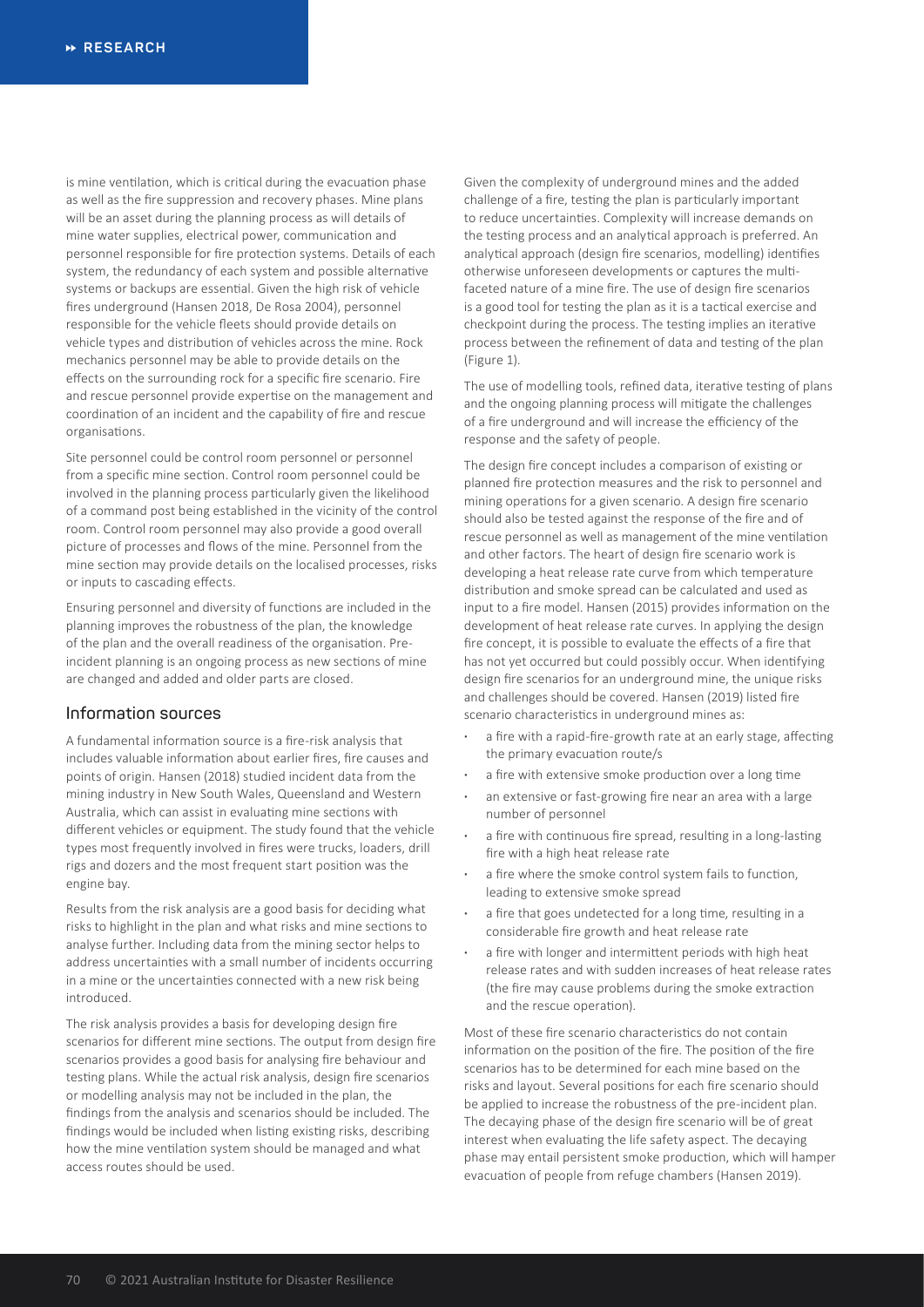Unique information sources for underground mines could be the spatiotemporal distribution of the personnel underground. Due to long distances underground and extensive smoke spread, it is important to locate personnel so that fire and rescue resources can be directed in an efficient way. A positioning system underground is a great asset but having a good decision basis in the pre-incident planning will be important for prepositioning resources and assigning evacuation routes and assembly points.

Data on traffic flows and traffic patterns provides details on the transportation of hazardous materials and of large fuel loads. In addition to exposing transportation risks, the data could be used to develop design fire scenarios. The spatiotemporal distribution of mining vehicles provides data to analyse probable fire behaviour at different mine sections or when analysing possible evacuation flows. Manuals and design plans of vehicles and other equipment provide details on fuel load, which will be essential information when developing design fire scenarios.

## **Data refinement**

The refinement of data includes conducting risk analysis and design fire scenarios. The refinement includes extraction of data from the design fire scenarios for processing when looking into cascading effects and alternative chains of events. The processing of data could involve taking the design fire scenarios further and modelling smoke spread and evacuation activities.

#### Fire modelling

Fire modelling is performed using either empirical models, a ventilation network based mine fire simulation software or a Computational Fluid Dynamics (CFD) software.

Applying empirical models can rapidly produce a result and can focus on a single phenomenon such as the fire's throttle effect or backlayering. Both the throttle effect and backlayering have a profound effect on smoke extraction and the rescue operation and should be included in the planning (Hansen 2020, Thomas 1968). Possible limitations of an empirical model are that the model is not valid for underground conditions or that steady-state conditions are assumed in the model. The latter can be remedied by using a quasi-steady process where, at any instance in time, the parameter can be described as if the surface or volume were exposed to a steady-state situation. When modelling large mines, the use of the quasi-steady process may become cumbersome and the use of ventilation network based mine fire simulation software could be an option. This can solve the complex mine ventilation system, where parameters are combined and solved iteratively (Hansen 2010a). It is thus possible to obtain fast and transient solutions even though the simulated system is vast and complex, which explains its frequent and long usage in the mining industry. Limitations of the software can be described using 2 assumptions (Hansen 2010a):

- **·** unidirectional flows are assumed in the mine drifts and declines, which is seldom the case in the near field of the fire
- **·** immediate and complete mixing of gases is often assumed, which rules out a stratified flow near the fire.

CFD models are used to predict fluid flows, heat transfer and other aspects during a fire. The setup of the input file for a mine can be time consuming, whereas ventilation network-based mine fire simulation software contains predefined parameters and can be specifically developed for mining conditions. With a CFD model, it is possible to model the area closest to the fire, accounting for multi-directional flows. Due to the high computational requirements of a CFD model, using a CFD model for an entire mine would be improbable and questionable. Instead, a CFD model should be used for the near field of the fire and provide input to ventilation network-based mine fire simulation software for the remaining parts of the mine where a unidirectional flow is more probable.

The results of the fire modelling provide valuable data when writing and testing the plan with respect to mine ventilation and evacuation safety. It is unlikely that a CFD simulation would be performed during an ongoing incident due to the high computational requirements. However, empirical models and ventilation network-based mine fire simulation software could be applied and available predefined scenarios in the software could speed up the process.

#### Evacuation modelling

When modelling evacuation, an egress simulation model could be used. Most models are intended for buildings and will not be suited for the underground where evacuation may take place on foot, by elevator and by vehicle. The evacuation process may include intermediate stops and using refuge chambers before evacuation to the surface takes place.

Given the generally low numbers of personnel underground, an unimpeded evacuation flow might be assumed. A simple equation-based approach could be used to calculate the movement of personnel by dividing the distance to a refuge chamber or intermediate assembly point with the assumed movement speed to obtain the movement time. This gives a rough estimate of the time needed and considerations are required with respect to physical obstructions and reduced movement speeds connected with increased numbers of personnel, as well as visitors and contractors who are less familiar with the surroundings.

Both the spatiotemporal distribution of mining personnel and vehicles serves as fundamental input data, describing the starting positions of the personnel and vehicles at the initiation of the evacuation. Typical movement speeds in different mine sections will be important information. Movement speeds applied in tunnels could be used, but the differences between 2 types of objects should be considered. A higher movement speed could generally be expected in a mine as personnel are familiar with the surroundings. The pre-evacuation time (time before an individual initiates evacuation after being notified) should be added to the movement time to obtain the time required for evacuation.

The time required to evacuate a mine section should be weighed against the time to untenable conditions in the mine section (provided from the fire modelling, see Porzycki, Schmidt-Polończyk and Wąs (2018)), where visibility can serve as a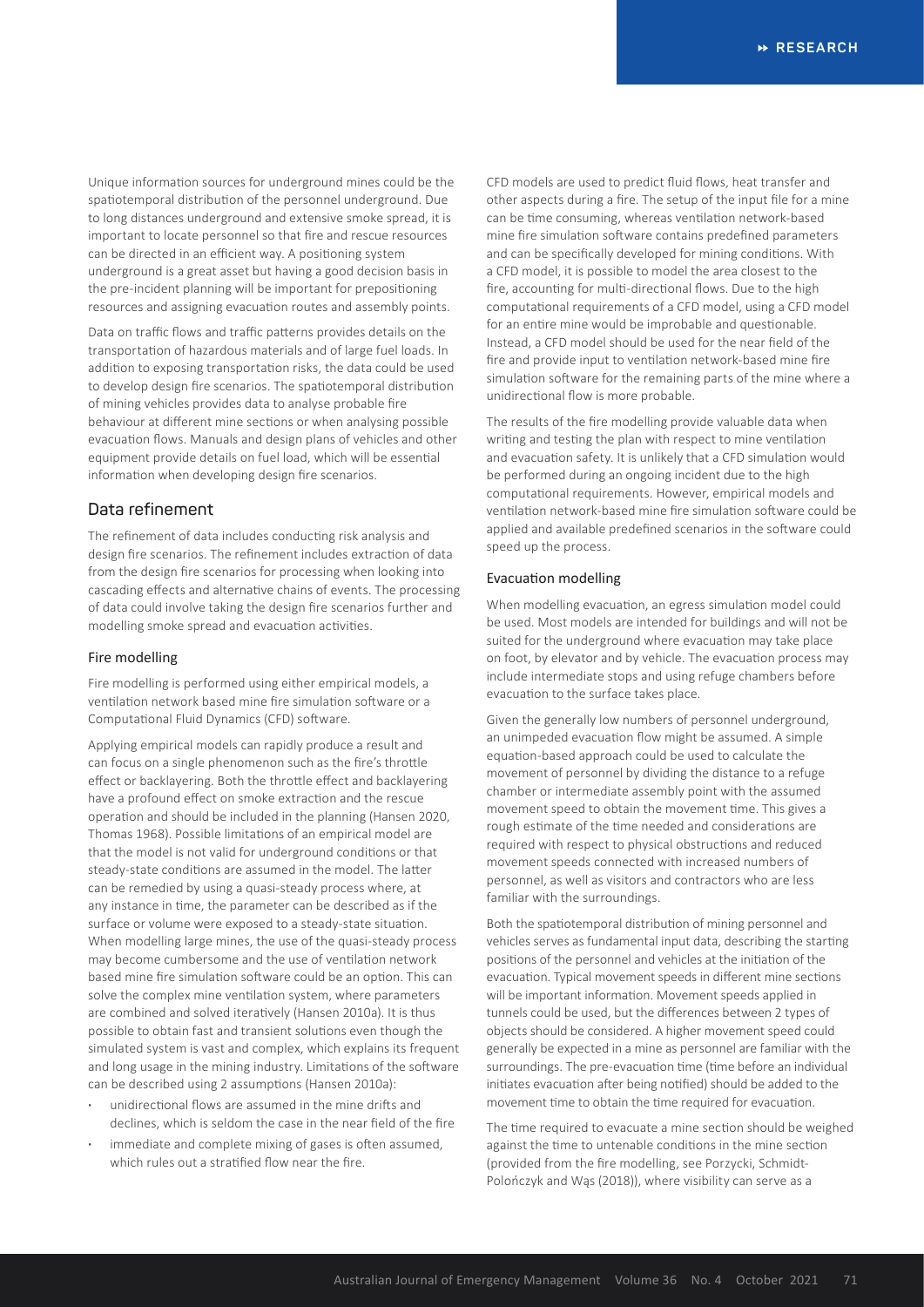suitable criterion due to extensive smoke spread underground. Results of the evacuation analysis and modelling provide valuable data when testing the plan and planning deployment of rescue resources, defining access routes and assembly points or mine ventilation management.

#### Cascading effects

A fire underground can spread beyond the start object and fire gases can affect installations further away. The ignition of adjacent fuel or the smoke spread may initiate further risks. These cascading effects need to be identified and analysed and included in the plan. When analysing cascading effects, input data from risk analysis of mine sections, descriptions of the production process and range of effects from a fire are valuable assets. Cascading effects could be identified and described in the plan, enabling fire and rescue personnel to break the chain of events and mitigate the consequences.

### Alternative chains of events

One of the key parts of pre-incident planning is alternative chains of events, which increase the number of tactical options available and provide room for manoeuvre. The planning covers the different directions that an incident can take and developing backup plans and actions. The planning includes analysing possible scenarios and preparing tactical options to counter the sequence of events. Preparing tactical options includes obtaining or prepositioning specialised equipment and training of personnel for specific situations.

Underground mines with limited access routes and ventilation options increase the need for planning. The sensitivity and vulnerability in case of a system failure increases the need for a backup plan.

## **Components with an underground perspective**

## Access routes

Access routes must be carefully planned as the number of access routes may be limited and will need to serve as attack routes and as evacuation routes. Preferably, the routes should be divided into primary and alternate attack and evacuation routes to limit the risk of the 2 operations interfering with each other. When determining access routes, parameters such as the position of the fire and existing fire and smoke barriers should be considered. The selection of access routes should be synchronised with the management of the mine ventilation during a fire. The choice of access routes will not be static but will vary from fire to fire and during a fire.

When planning the evacuation by vehicle, the aim is to prevent traffic jams and ensure a steady traffic flow. There is also the possibility of vehicles driving through smoke with limited visibility. Designated access routes for specialised equipment and vehicles should be verified to ensure accessibility and the possibility of turning the vehicle around. Positions deemed critical could be identified in the plan and actions to facilitate the turnaround (such as lighting) should be considered. The

inclination of the decline could be included if it affects the accessibility. The transportation time to reach positions underground could be included in the plan.

#### Fire protection systems

Plans should list existing automatic fire suppression systems as well as contain information on the design of the system. Information should be specific: is the suppression system designed to extinguish the fire or is it designed to contain the fire? A fire suppression system in a parking drift with large mine vehicles may be designed to contain the fire. This information is required when additional fire suppression resources are sent to the site and a prolonged smoke production could be expected.

The general lack of fire doors or barriers in a decline and the high frequency of vehicles makes a design fire scenario applicable (Hansen 2010a). The result will be helpful when planning for evacuation, alternative chains of events and the management of the mine ventilation.

#### Ventilation system

Pre-planning involving the ventilation system should include instructions on how to manage the ventilation system in case of a fire in a mine section. The instructions would specify what fans should be running or not and doors that should be open. The plan should also contain positions of fans, shafts, refuge chambers and places where fresh air can be found. The plan should be verified against design fire scenarios for the mine section. Backup actions should be planned in case of a loss of power or closed fire barriers. Sites critical with respect to the mine ventilation should be identified and monitored, and backup plan actions initiated if a barrier malfunctions or the smoke spreads in an undesired direction.

The fire growth rate and heat release rate of vehicle fires can be very high due to the fuel load on vehicles. A high heat release rate will cause backlayering and severe smoke production and a high fire growth rate may initiate a throttle effect that seriously affects mine ventilation (Hansen 2020). Figure 2 shows the heat release rate of a loader in an underground mine (Hansen & Ingason 2013). The initial fire growth and heat release rates are very high and cause problems to the mine ventilation. A second peak in the heat release rate can be seen after approximately 50 minutes. This is due to the fuel igniting or being engulfed at later stages. Therefore, periods of peak heat release rates can be expected at later stages. The duration of the fire is considerable and must be considered when planning for the evacuation from refuge chambers. Figure 3 displays the heat release rate from a drilling rig experiment (Hansen & Ingason 2013). The drilling rig fire involved practically all the combustible fuel items in the early phases, which is seen in the single peak and the high heat release rate.

When developing design fire scenarios, changes in the velocity or direction of ventilation during the incident (starting or ramping up fans or if a ventilation duct burns up) should be considered. A change in the direction or magnitude of the ventilation flow will result in a different smoke spread and also in a different heat release rate (Hansen 2019).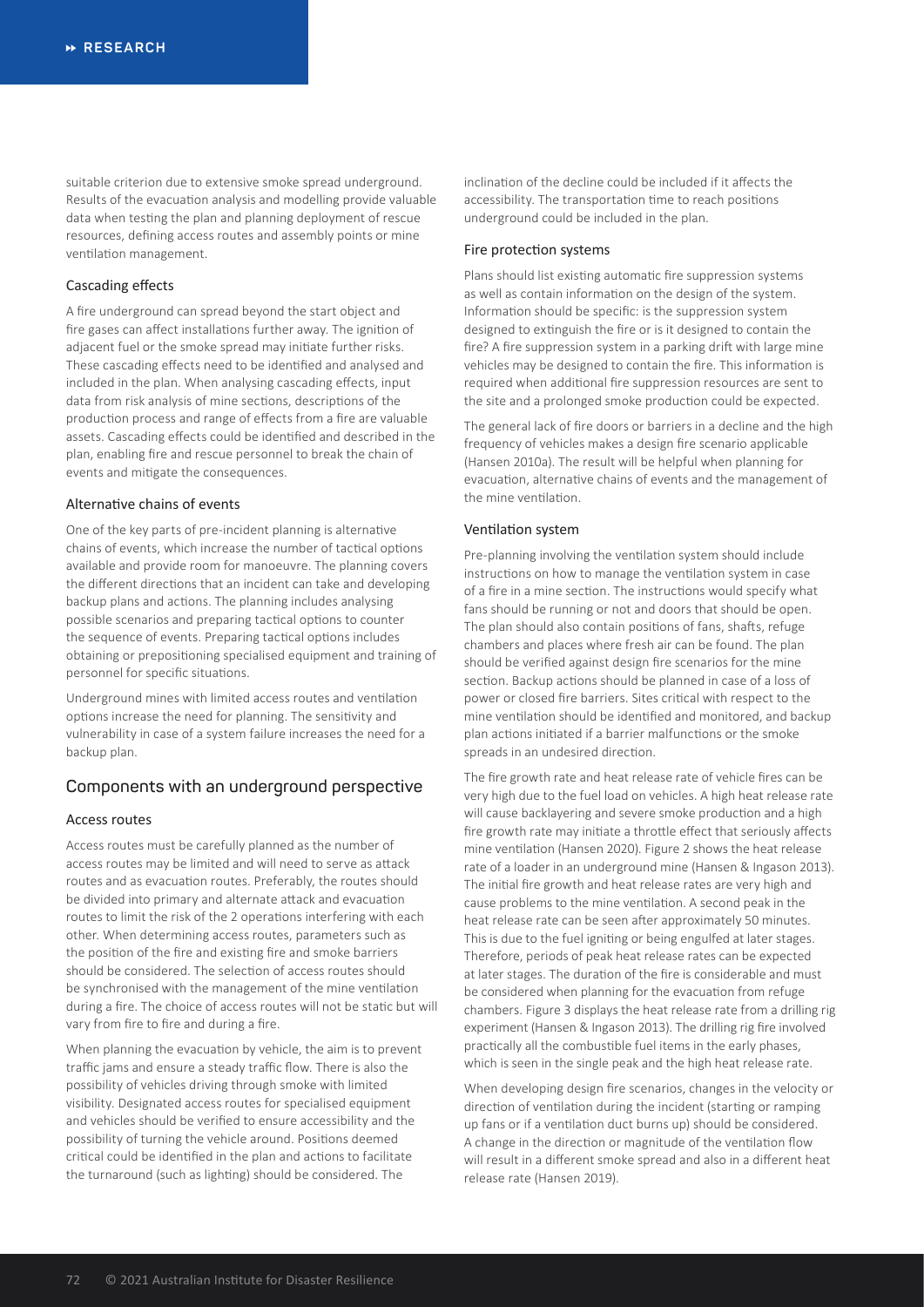Additional scenarios to be considered in planning:

- **·** A fire is positioned at the intake of the main airway above ground and smoke spreads downwards into the mine. The fire could result in an extensive and rapid smoke spread that affects large areas and decrease time available for evacuation.
- **·** A vehicle fire takes place close to either an intake fan or an intake shaft. The ventilation will initially aid the smoke spread and cause problems during evacuation.

## Evacuation

Due to the long distances underground and the limited number of evacuation routes, evacuation plans will differ from those used for above ground. The differences lie in the use of refuge chambers, the use of vehicles to reach a safe place and intermediate assembly points (where personnel are counted and wait for instructions whether to remain in place, head to another safer place or leave the mine). Communicating to the personnel underground what evacuation routes is of upmost importance. The progress of the evacuation also needs to be communicated to rescue crews to ensure issues are quickly solved and rescue resources are used efficiently. Backup plans in case of communication failure should be established.

The use of positioning systems underground should be planned and coordinated. Also, planning for evacuation of injured people from a refuge chamber, of personnel through smoke or of a large number of personnel from a site should also be considered.



Figure 2: The heat release rate from the loader experiment (Hansen & Ingason 2013).



Figure 3: The heat release rate from the drilling rig experiment (Hansen & Ingason 2013).

#### Special considerations

Mines change as do their risks. According to Hansen (2010b), transient risks include:

- **·** maintenance stops with hot works conducted and large amount of combustible material transported, and where the number of personnel underground increases considerably
- **·** intermittent transports with explosives and flammable liquid in declines
- **·** a temporary increase in the number of fire and rescue personnel, backup plan actions or countering cascading effects.

In some mine sections, smoke production may be extensive and is highly undesirable as it leads to smoke spread. This has a negative impact on the evacuation and mine ventilation as well as the fire and rescue operation. Examples where extensive smoke production occurs include conveyor drifts and workshops containing large amounts of tyres or flammable and combustible liquids (Hansen 2010a).

Abandoned parts of a mine may contain combustible material and fire protection systems may have been removed. A fire occurring in an abandoned section may go on for a long time before being detected and the fire size may be considerable. This can affect evacuation, mine ventilation and fire suppression activities.

#### Fire and rescue operations

In most circumstances, external firefighting resources might be used. Pre-planning could include the experience and qualifications of personnel and the need for additional training, specialised equipment and guides related to mine conditions as well as prior rehearsals for specific parts of operations.

An incident may require one or several staging points above ground and underground as well as several attack routes. The designated staging points serve as fresh air bases and turning places. When planning staging points, an evaluation is required of mine ventilation, communication, accessibility to route networks, turn-around places and other nearby risks.

Hansen (2019) indicated that design fire scenarios may cause risks and be challenging for fire and rescue operations. Figure 4 illustrates the heat release rate of a vehicle fire in a decline with longer and intermittent periods with high heat release rates occurring long after the start of the fire. The long periods of high heat release rates and the sudden increase of heat release rates adds to risks for the fire and rescue personnel.



Figure 4: The heat release rate of a fire with intermittent periods with higher heat release rates (Hansen 2019).